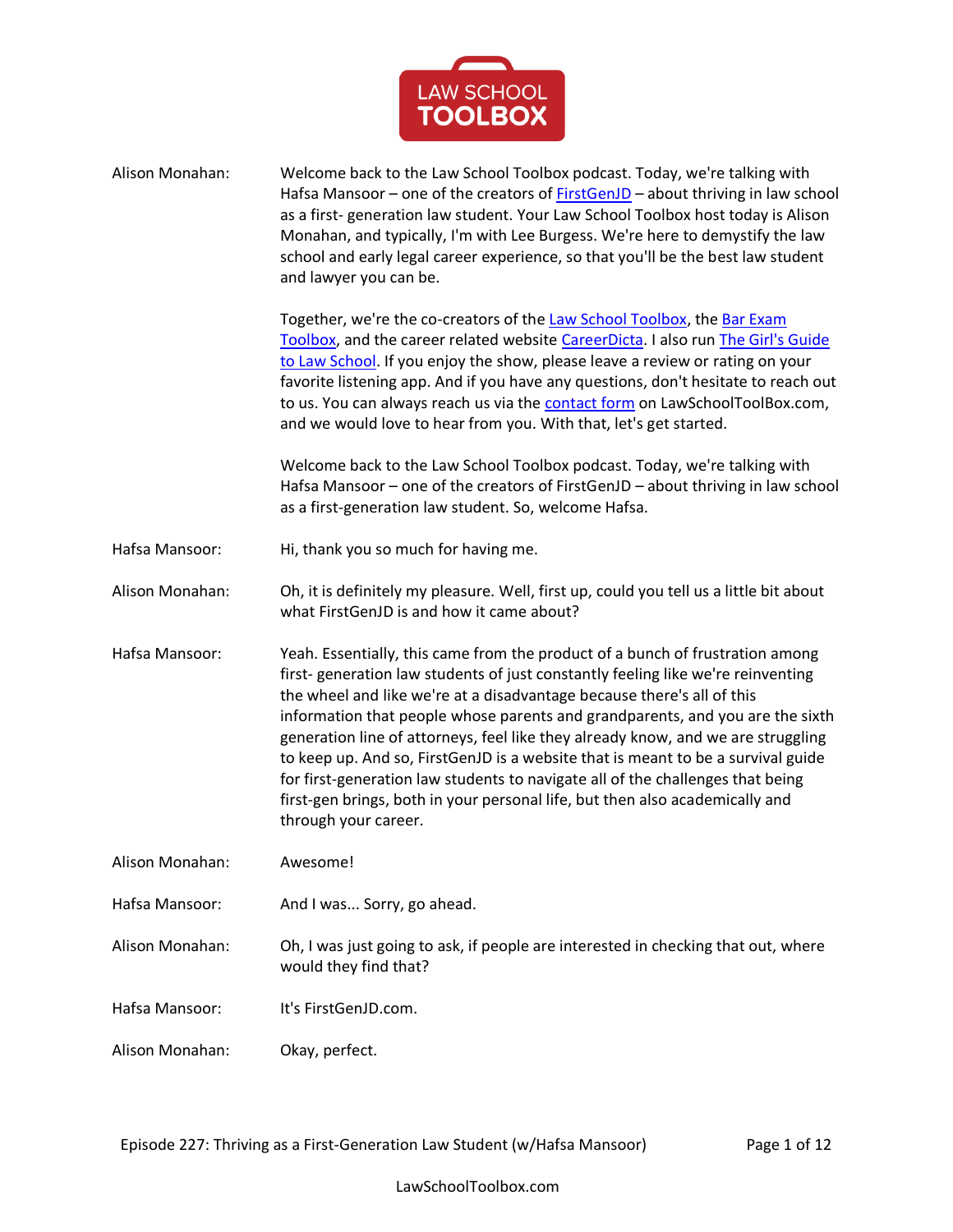

- Hafsa Mansoor: And I was able to co-found it with three of my other classmates through a program at our law school that allows for community engagement projects.
- Alison Monahan: Oh, cool.
- Hafsa Mansoor: And so, Mai Hamid, Tatiana Laing and Melissa Walker are three fabulous, fabulous, fabulous people who I was able to work with on this project.
- Alison Monahan: Nice. And where are you guys in law school?
- Hafsa Mansoor: Seton Hall Law. Class of 2020.
- Alison Monahan: Perfect. Alright, well, on that note actually, can you tell our listeners just a little bit about your own background? What was your path to law school, what goals do you have, your legal career, that type of thing. Just for some context.
- Hafsa Mansoor: I'm actually originally from St. Louis, Missouri. I went to an undergrad at Webster University around here and I was a Human Rights and Political Science double major. And I knew that I wanted to do public interest non-profit work, I just wasn't sure exactly what path I was going to take. And I eventually decided that international human rights law was where I was looking because I feel like the law has this great enforcement mechanism of ensuring that civil and human rights are actually actualized. It turned out that my dad's dream for me also was always to go to law school, and so when I combined this passion for international human rights with this idea of going to law school, it created this really beautiful synergy in Seton Hall, which has this great human rights clinic, and that's actually one of the things that drew me there. I'm now 3L. I'm hoping to graduate in the next couple of months.
- Alison Monahan: Crazy!
- Hafsa Mansoor: I know. It's gone so fast. At 1L, over the summer, I was at the New Jersey Institute for Social Justice, which is a non-profit that does policy work around voting rights, criminal justice reform, and economic mobility. I was also a judicial extern. And then this past summer, I was at White & Case, which is a BigLaw firm in New York, and I will be going back there after I graduate.
- Alison Monahan: Alright. I noticed on your website there was a really excellent series of posts on getting those BigLaw jobs. So, if anyone is interested, we can definitely link to that. Did you struggle, coming from wanting to do public interest work to doing OCI and taking a firm job? I know with a lot of my friends in law school, that was a perpetual struggle.
- Hafsa Mansoor: That was definitely one of my biggest concerns. One, just on the first-gen side of trying to figure out what this whole OCI process is and understand what it even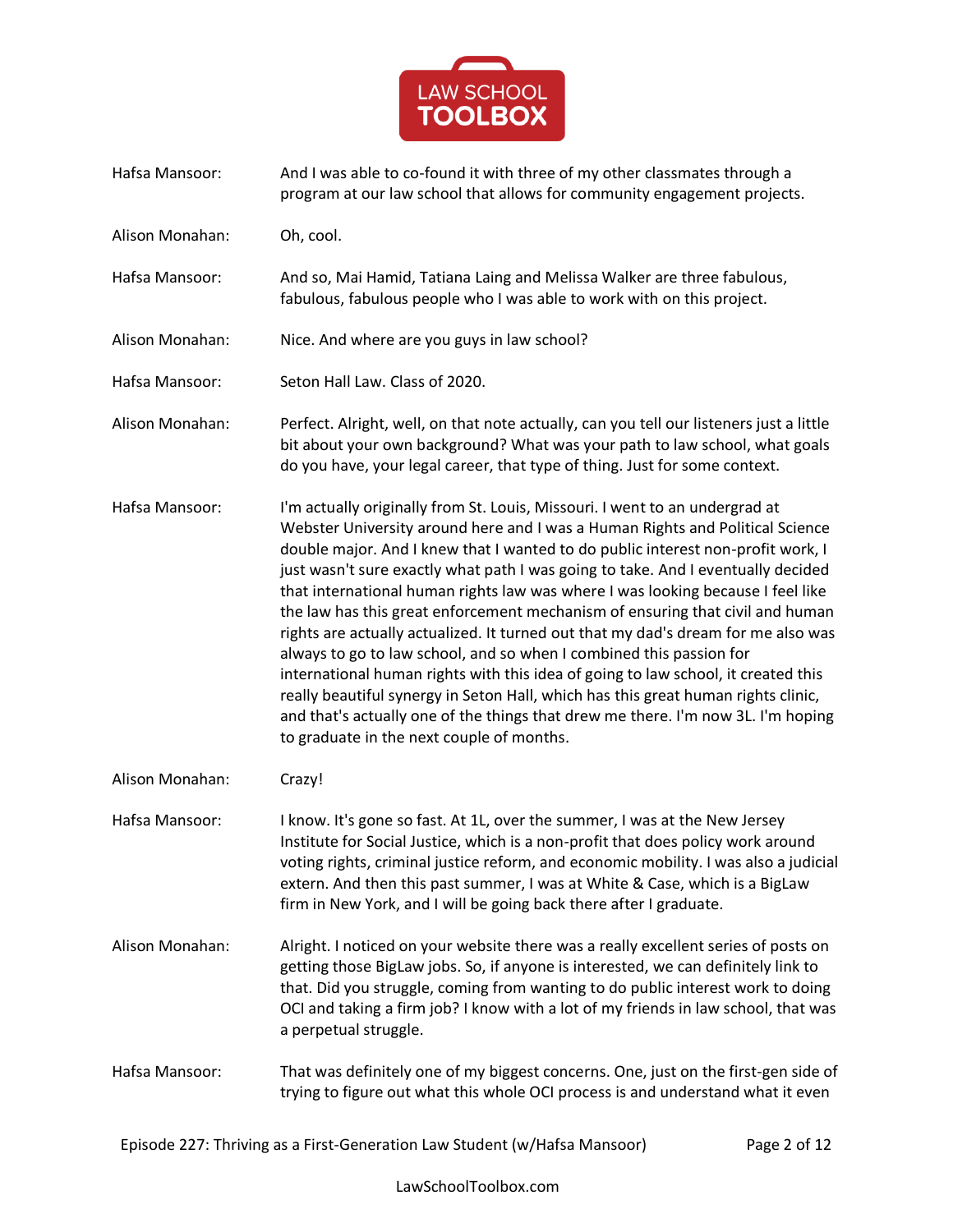

is that I'm getting into, and what BigLaw even means. But on the other side, I really struggled with this moral and personal dilemma of, am I selling my soul for this? We have to pay off student loans and support our families and just pay the bills. And so, I felt like BigLaw was at least going to give me the opportunity to do all of that. But I really, really struggled with just the idea that I was doing it in the first place because for my first year of law school, I was really never a BigLaw person, where I just thought, "This is not for me." But then once I really started looking at what career opportunities were out there and the idea even of going non-profit in the long term, the fact that having BigLaw on your resume is a big boost, eventually convinced me that that was something that I needed to try first. And I'm really fortunate that I found a firm that also believes in pro bono and public interest work, and so I was sort of able to mesh those desires.

Alison Monahan: Right. Yeah, I know it's something that I definitely have had a lot of conversations with various friends about, that struggle. So, what kind of challenges do you think that students who are the first in their family to attend law school – or in some cases actually college as well – what kind of challenges do they face and how can they find support and really overcome some of these issues?

Hafsa Mansoor: I think the first piece of it is just understanding what it even means on a personal level to be a law student. It's such a big struggle. All of the stuff that we've done for FirstGenJD was born out of our own struggles and difficulties navigating law school. I am both a first-generation college student and a firstgeneration law student, so I know that a big piece of just the entry level understanding of law school was conceptualizing of myself in that area of the law and really struggling to connect the people who are still my friends, and my family, with this new environment that is so divorced from anything that's nonlegal, and trying to bridge those two worlds. And so, there's a big struggle, I think, for a lot of law students, just trying to navigate those interpersonal dynamics, come to terms with the stress and anxiety that the law brings. And so, that's a big piece of the website and trying to understand what those challenges are. And then we also try to understand that just the academics of law school are so different from anything that people have experienced before. Undergrad does not operate the same way as law school does.

Alison Monahan: That is definitely true. Hafsa Mansoor: Yeah. I mean, outlining and case briefs is all new to everybody, and then suddenly there's this 100% final exam and everybody's panicking because your entire life seems to rest on this one three-hour session.

Alison Monahan: Right. It can be a lot.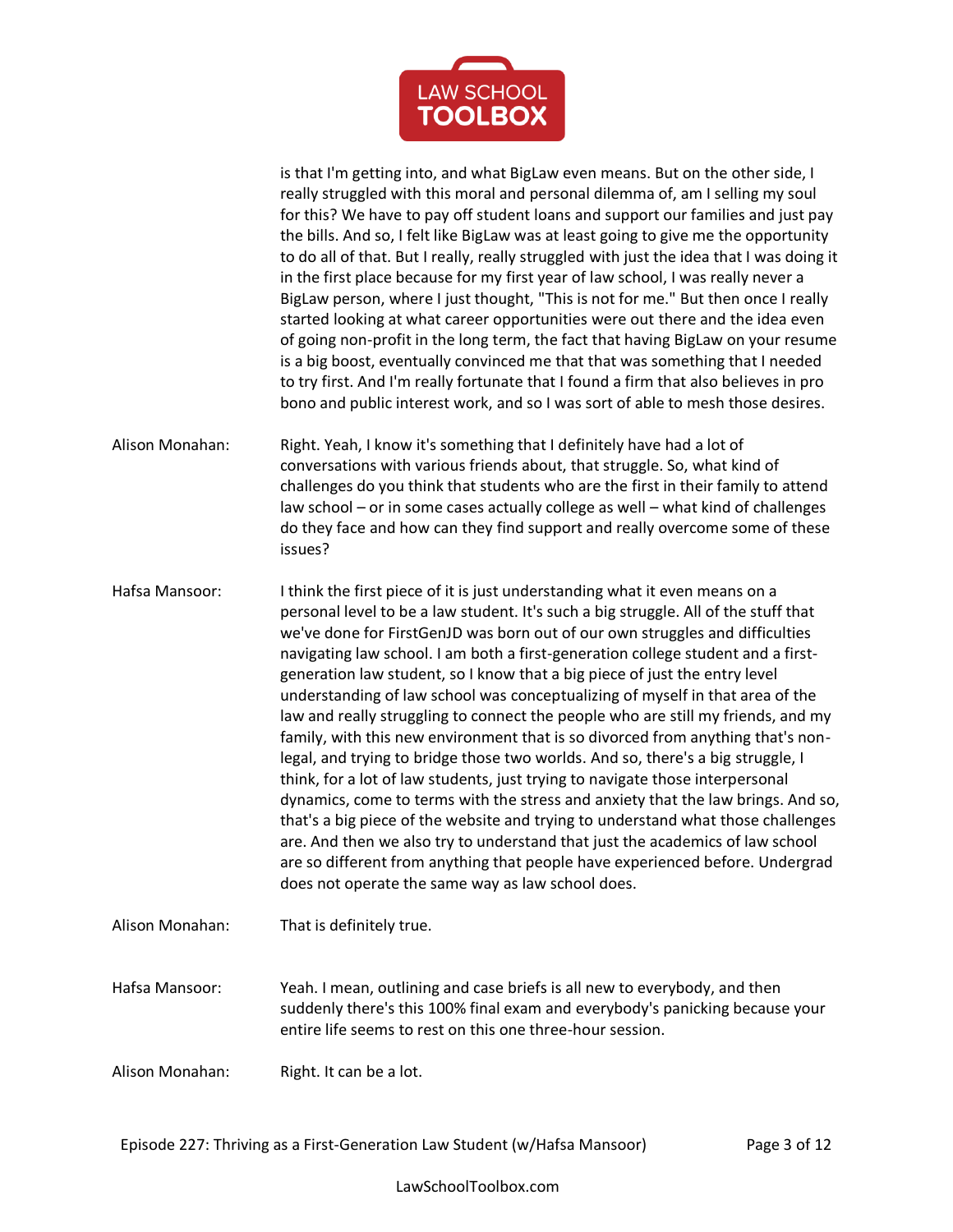

Hafsa Mansoor: It's definitely a lot. And then, I also think that... So, I come from a blue collar family, and one of the things that I really struggled with was this idea of professionalism in a white collar background. You grow up your whole life thinking that you've got this basic understanding of how the world works, and then suddenly, you're thrown into this environment that's completely different and people are telling you that you're eating wrong because you're using the wrong utensils, or you broke the bread in the wrong way, or you put your drink on the wrong side. It's just this whole new level of etiquette and interpersonal relations that to me was just so unmanageable. And I think that really also creates that anxiety around, "Is this really where I'm supposed to be? Is this something that I can do?" And then the fourth piece, we sort of talked about a little bit already, which is this idea that career advice is so niche in the law that you really can't understand how to get ahead in the law by talking to anyone other than a lawyer. How BigLaw operates doesn't really translate to any other profession. And there are some things that you can do to get ahead, like networking  $-$  it's just sort of a universal white collar thing, but the way that the law promotes certain positions and what sort of qualifications you need is also, I think, a big source of frustration for first-generation students who don't know how to find those resources and how to get ahead and understand all of that information, other than learning it once more for the first time. Alison Monahan: Right. I think everything you've said is completely true, and definitely something we've had a lot of conversations about. I know you have a lot of this stuff on your blog. Do you have other resources that you would suggest people kind of go to? Or how do you start to navigate that, if you haven't ever been to sort of a fancy dinner and suddenly you're expected to go to this recruiting dinner, and there maybe are 10 forks and multiple glasses and you just have no idea where to start? Hafsa Mansoor: I think the first thing is just to recognize that it's a problem that everybody faces, and not assume that it's a one-off, that you're the only person that this affects. And then it really goes to just talking to people. Find your mentors, find people in your law school who've been through the same experience, and other folks in your community who are willing to just be open with you about having gone through these struggles and willing to share how they've overcome it. And don't ding the online resources like the FirstGenJD, like Girl's Guide to Law School, like the Law School Toolbox. There's so much stuff out there and I think there's always an opportunity to find it if we look for it. And the other piece, I think, is just representation. Just find other first-generation lawyers who have made it. Going even outside of the law school community, but actually to find other people who have been through this, who've overcome it in the sense of now they're very successful attorneys and they have all of the resources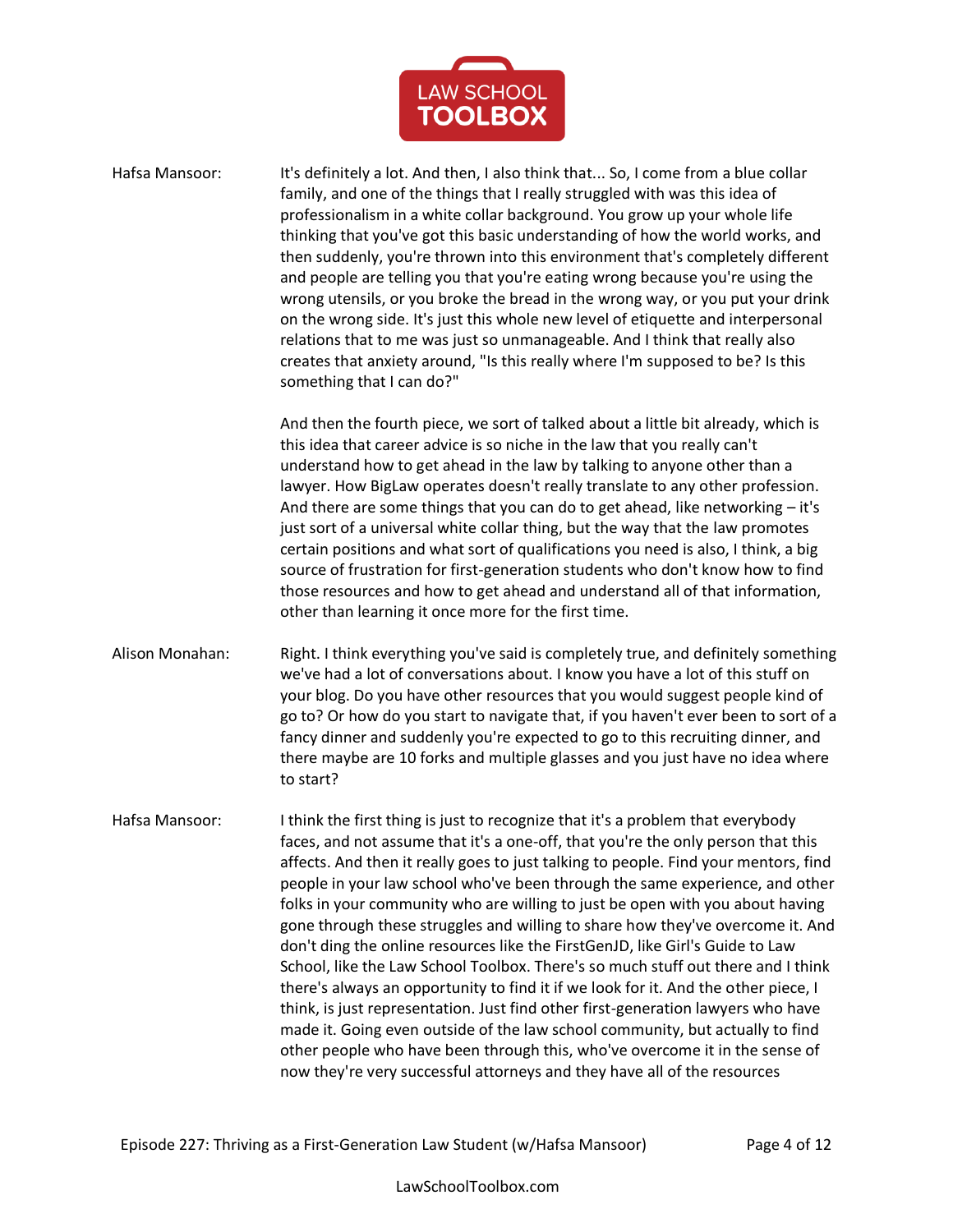

available to talk to you about. And we're more than willing to provide that advice for you.

Alison Monahan: That was excellent advice. And I feel like almost at this point, you can pretty much Google or YouTube, find a YouTube video on anything. So if there's a specific problem that you have where it's just, "I don't know what fork to use" – well, that's a problem that YouTube can probably help you with, or a blog. And there's nothing wrong with not knowing that. One of the questions that I always found useful to ask myself in these types of scenarios was, "Is there any reason that I would know this? Okay. No. Let's just go find the answer." Alright, you touched on this earlier actually – law can be kind of a conservative, arguably kind of snotty profession. To what extent do you think law students and young lawyers need to conform to this perception, and how can they balance that with feeling authentic?

Hafsa Mansoor: I think a big piece of it is just recognizing where we have to be cookie-cutter law students and where the opportunity to really be ourselves shines. And I think a big piece of that I've recognized is that there's a difference between the interview and a difference between going to work every day. I think in law school, for the most part, there's no real restrictions on how you can dress, how you can act and who you want to be. And I think it's really a time for you to hone your authenticity as you're developing your legal skills. Once you switch to the work environment, I think once you're in that interview mode, you need to be as close to what they expect a law student to look like, to act like. I know one of the things that I really struggled with was that I was told that when you're dressing for an interview and when you're presenting yourself, you should look as much like any other law student as you can, so that everybody focuses on what you're saying, rather than what you're wearing or how you're acting and what you're doing. That was really difficult for me, because I'm a brown woman who is also a Muslim and wears a hijab. And so, there's basically no way for me to look like most other candidates. That was the sense of like, "Wow! This makes me more different than everybody else. Is this really what everybody is going to be focusing on?" And it was definitely, I think, more built-up in my head than maybe it came out in some of these interviews. I'm not saying I didn't have some horrible interviews where people said some inappropriate, racist sort of things.

Alison Monahan: Really?

Hafsa Mansoor: But I think... Yeah. We have some interview stories... I think if you ask a lot of diverse law students, they will have at least one sort of interview from hell story to tell you.

Alison Monahan: I was always shocked, even just as a white woman, the things that people would come out with. In one case I refused to do a call-back because of the situation.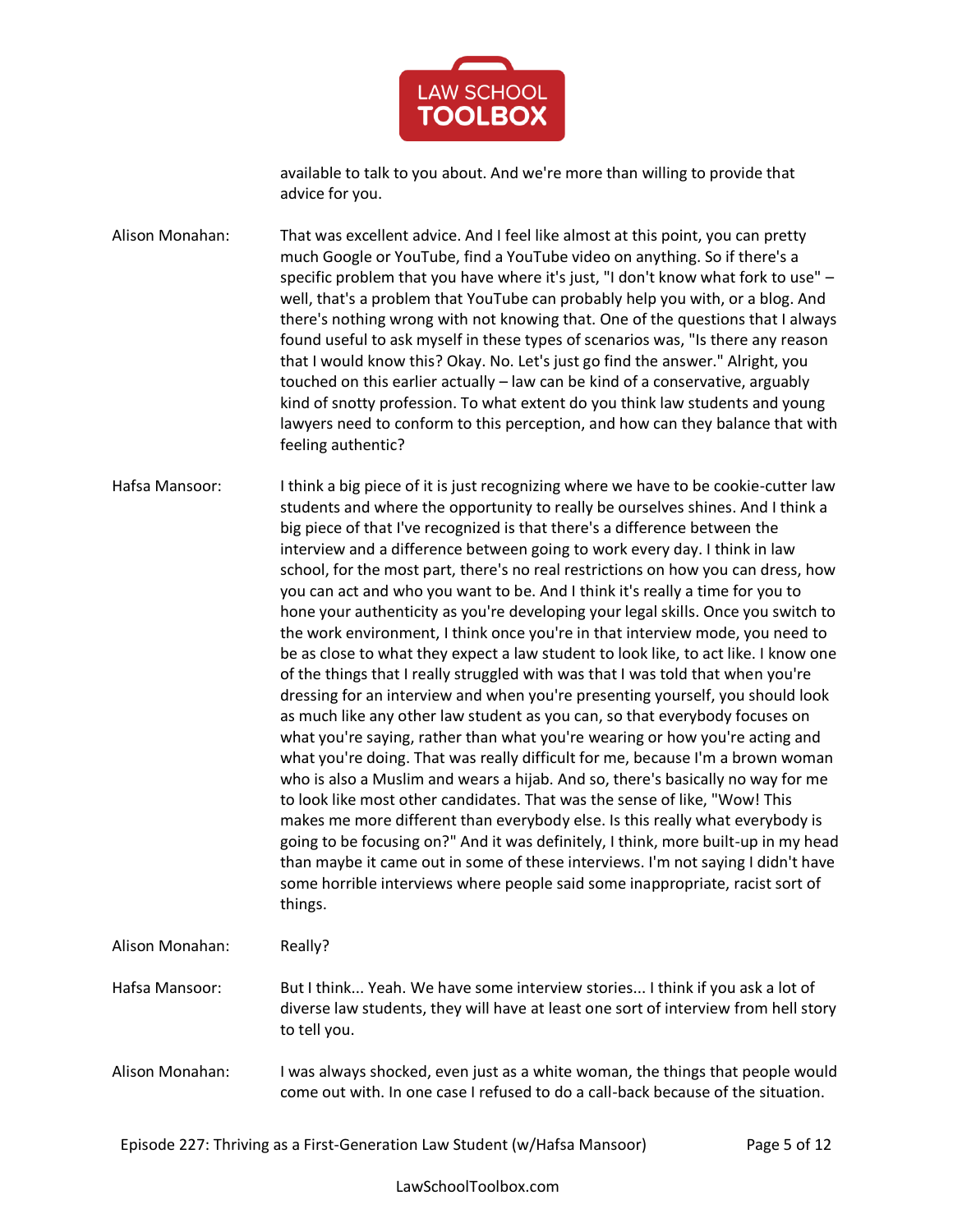

The recruiter asked me why and I told her, and she was just horrified. But if this is a person you're sending out to do interviews, maybe you need to not send them, or get rid of them, or at least talk to them about this.

Hafsa Mansoor: Absolutely. And I think career services offices, especially for OCI, are really sensitive to this and they work on trying to find people to come to the school and talk to students in a respectful manner. They're definitely there to hear those comments and concerns.

Alison Monahan: But for you, I assume that you did continue wearing your hijab and people dealt with it.

- Hafsa Mansoor: Yeah, and I was really fortunate that I was able to find a place where diversity is very important to them, and that came through in the interview. And obviously those places that were less than willing to sit there and interview a woman in a hijab was not a place that I was going to continue to interview or try to find a job. And what I found is that even though there's that expectation that you're a little bit of a cookie-cutter in the interview process, that expectation does not continue once you go to work. So, you may be in a full business suit during the interview, but you're in business casual every day at that office. I think that sort of translates to your personality and your authenticity as well, and there's a lot more opportunity on case-by-case basis to figure out how much you can jive with that environment and how free and willing you're able to be to be yourself, if that makes sense.
- Alison Monahan: Oh, absolutely. And when you were considering firms, were there specific things you were looking for, were you going on a gut feel, were there statistics? How did you kind of navigate, "Okay, this might be a comfortable and safe environment for me to be in"?

Hafsa Mansoor: I think part of it is just the people. You meet so many people during a call-back interview in particular that the way that the office looks at candidates, what it expects from its attorneys, the way that it treats diversity, it all becomes apparent. So there is that gut feeling piece to it. But I also know that there's a crazy amount of statistics online about basically every law firm. Vault and Am Law publish statistics every year, and I was able to look through those to get a feel on how diverse that firm really is, what sort of work they do in terms of diversity and inclusion, if they have working groups for different affinity groups. And then pro bono is also really important to me. As I mentioned, I really want to be a public interest attorney and to impact litigation, to the extent that firms are sort of a bastion for that big class action impact litigation. I really wanted to make sure that I found a place that was invested in doing pro bono work, both on that individual client basis but then also at the impact litigation level. And again, there's a wealth of information online about that stuff.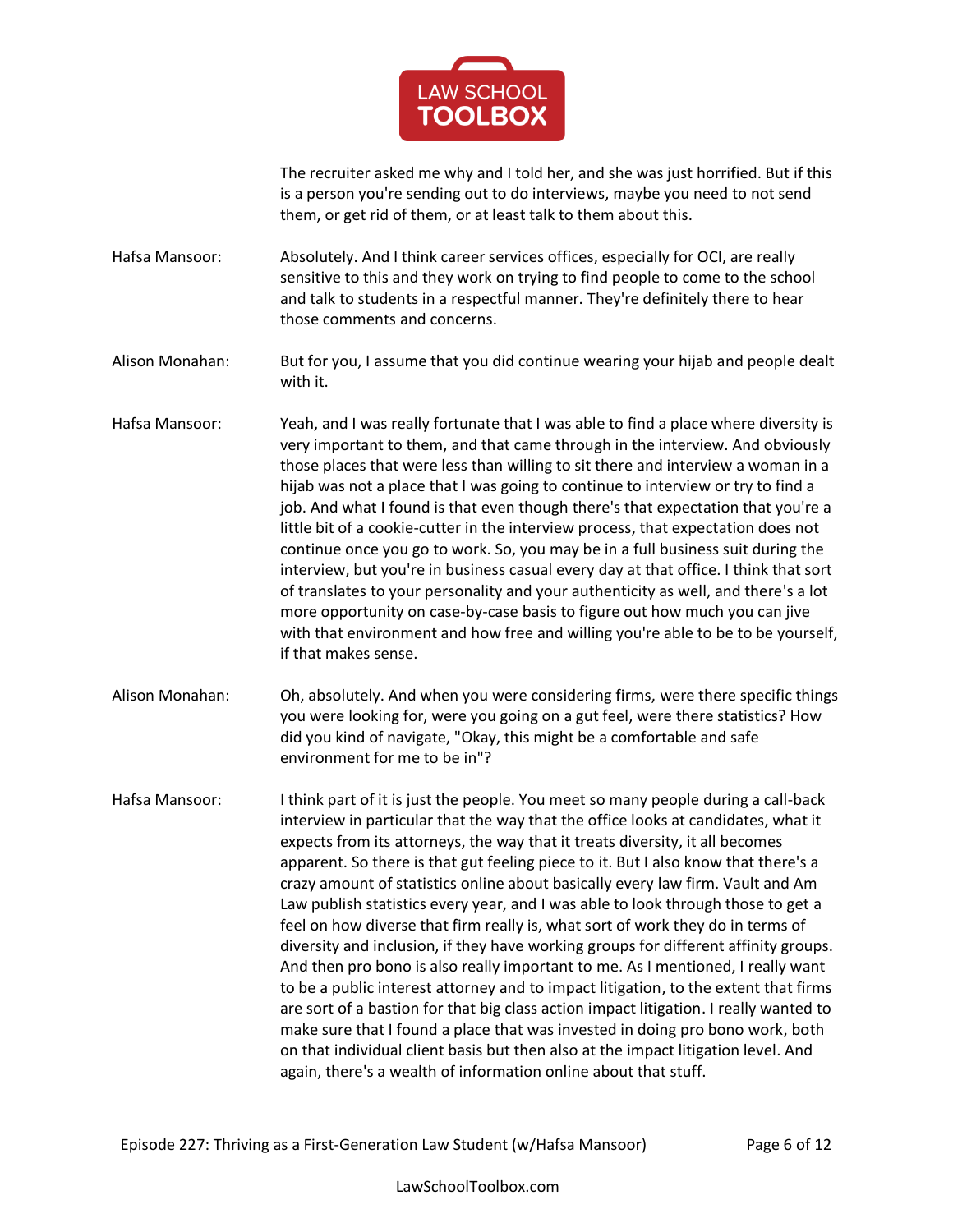

Alison Monahan: Let's switch gears a little bit. I want to ask you about something you've got some posts on the blog about, which comes up a lot for people I think, which is impostor syndrome. What is this and how can people really deal with it, particularly if they feel like maybe they do not come from a group that traditionally belongs in law school?

Hafsa Mansoor: The dictionary definition is the persistent inability to believe that one's success is deserved or has been legitimately achieved as a result of one's own efforts or skills. All of which is really to say that it comes from this larger sense of feeling like you don't belong, wherever you are. It's this inability to feel like you deserve to be where you are. And I think that comes out a lot more in students from underrepresented and marginalized backgrounds in the law. It's obviously common among all law students, which is why there's so much conversation happening right now about impostor syndrome in law schools, in law firms, in all sorts of legal environments, but it's really acute in terms of folks who don't see themselves represented in the law, people who don't look like them or people who look like them to practice the law. That sort of doubles down on this insecurity and feeling like for some reason my background doesn't mesh with where I'm at right now, and as a result, I don't think that I deserve to be here.

> But I think the thing to keep in mind first and foremost is that you do deserve to be here. Somebody picked your resume out of a pile of resumes, probably multiple someones, and thought, "This is exactly the person that we want here." Whether that's your law school, whether that's your law firm; somebody said, "This person among all of the other candidates that we found is the person that we want." I think that's so important to keep in mind and that's something that I've constantly had to remind myself as I'm going through law schools, as I'm going through firms, is just understanding that I deserve to be here and multiple people recognize that I deserve to be here. And then on top of that, it's so critically important to find your community, to talk to other people about what you're going through and not hide it as a stigma or a shame; to recognize that this is such a common facet of the community and that everybody is going through the same process. I think just finding other folks that you can talk to about these issues is a huge weight off your shoulders. That's been really important to me and it's been one of the things that has been so wonderful about working at FirstGenJD, is finding that community and helping to create it among other first-generation law students.

Alison Monahan: I think that's absolutely important. I wrote a [post](https://thegirlsguidetolawschool.com/08/surviving-law-school-find-your-people/) super early on, which is still quite popular on The Girl's Guide, basically saying you've got to find your people, whatever that means to you. I think certainly those opening weeks of law school, at least my experience was I was sort of looking around saying, "Who are these people? These are definitely not my people." But then I found the people who were and became really good and close friends with them in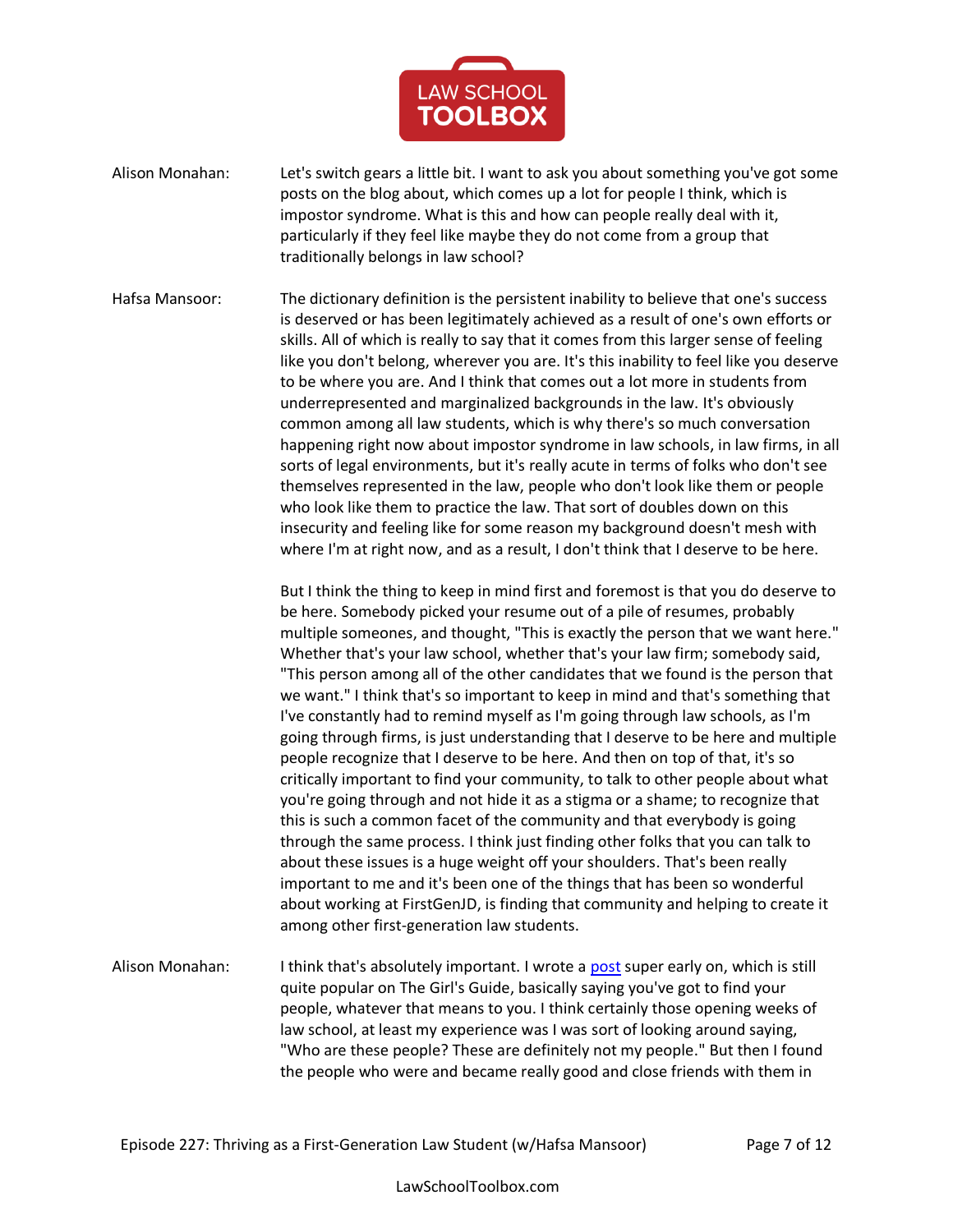

some cases. But it's a very weird environment in law school, at least in my experience.

Hafsa Mansoor: Oh, I agree.

Alison Monahan: I'd done a different graduate school and just walking into law school was very, very different. And on this idea of belonging, personally I think someone who comes from an underrepresented background probably actually has a bigger claim in some ways to belong, because obviously it was more difficult for you to get there. But that can be difficult to remember in that moment when you're feeling like, "Oh my gosh, I just failed my midterm, and no one around looks like me. What am I doing here? They've made a mistake." It's like no, they didn't make a mistake.

- Hafsa Mansoor: And I think that's why representation is such an important piece of the law. If you can see other people who've done what you've done, then you can recognize that you are as entitled to be here as that person and as a result, as any other person in the law. I really believe in this idea of standing on the shoulders of those who came before you, and then paying it forward. Once we've succeeded as law students, it becomes incumbent upon us and it's our duty to then turn around and mentor other students to give them the opportunities that we were fortunate enough to have, so we aren't constantly reinventing the wheel.
- Alison Monahan: Right. No, I think that was such a motivation for me. And starting The Girl's Guide to Law School too, which is like, this is something I wanted to have when I was starting law school – someone to tell me, "You're not crazy. These things really are happening, your perceptions are correct. And there are people who've survived this and gotten through it, and you can survive it as well." Right. You're very open on FirstGenJD about your coming from an under-represented marginalized background. You've even written an **article** for example asking "What does a lawyer look like?", which I think is a fantastic question that reflects on representation in the law. And we've touched around this a little bit, but do you have any specific advice for students from diverse backgrounds for trying to feel comfortable in law school, particularly in our current political climate, which is challenging?
- Hafsa Mansoor: That's an understatement. I think, first of all, that article actually came from the same conversation that I was talking about earlier in our "Dress for Success" piece, where I was told that for interviews, I needed to look like everybody else and I just sort of sat there in frustration and anxiety thinking, "I literally cannot look like anybody else."
- Alison Monahan: Did people actually advise you, for example, not to wear the hijab?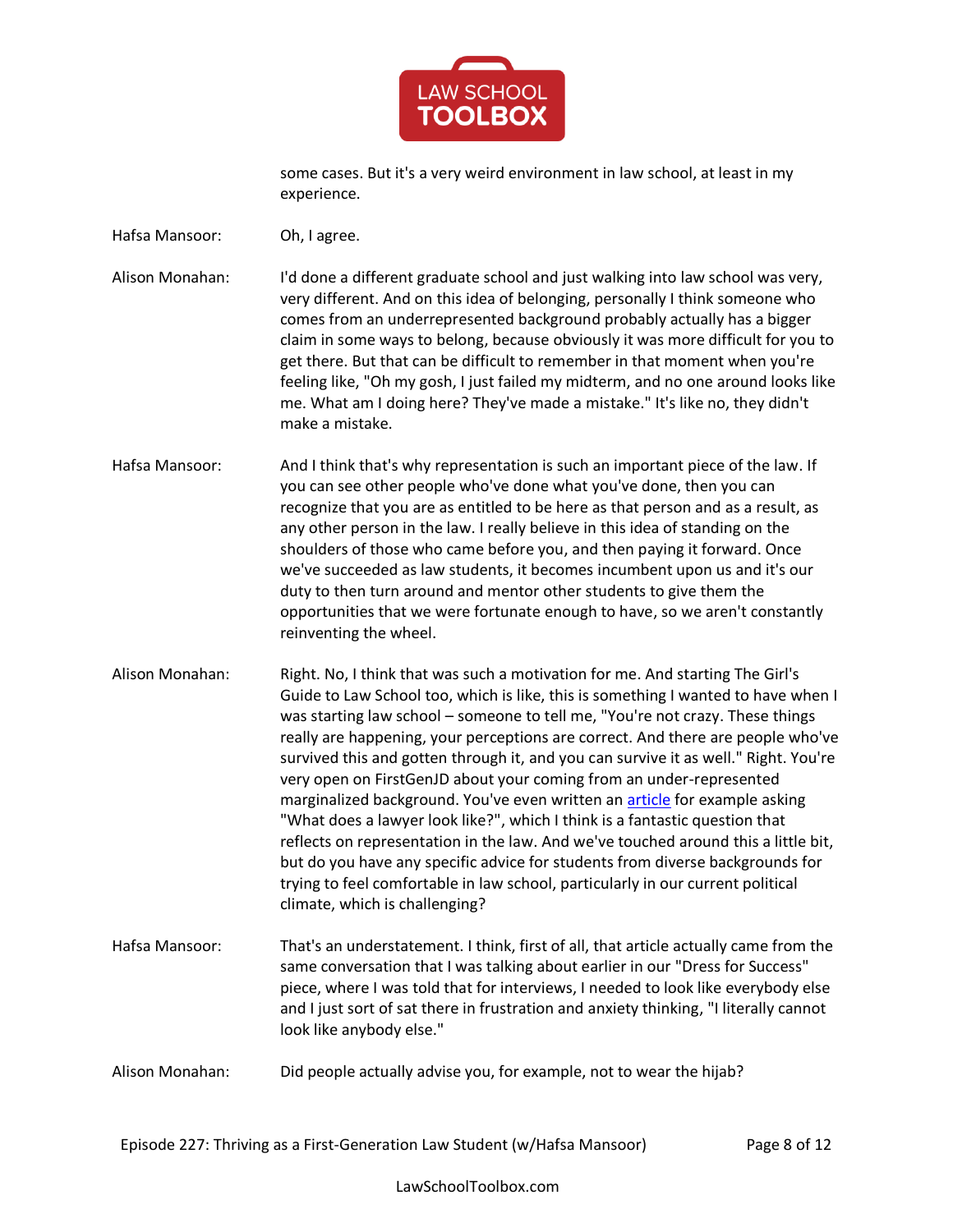

Hafsa Mansoor: Nobody said that I shouldn't wear the hijab. It was sort of a group conversation about what you are supposed to wear to an interview. So it wasn't directed specifically at me, but I still felt like there was sort of a spotlight on my head because I knew there was just no way that I could conform. There was no way that I could follow this advice.

Alison Monahan: Right, it's just what's happening.

Hafsa Mansoor: And so, in my head I'm thinking, "Oh God! What have I gotten myself into? This is not possible for me, and this is your most basic piece of advice that you want me to take away? What am I supposed to do with this information? How do I navigate around it? What does this mean that I was supposed to do in an interview? Am I supposed to apologize for this? Do I have to change? What is happening?" So, that article "What does a lawyer look like?" was really me struggling with my own understandings of what representation in the law is. When I was actually applying to come to law school, I had initially almost not applied because I thought I don't look like any other lawyer I've ever seen before in my life. I've literally never seen a person in a hijab standing in front of a court room, so what do I... There must be a reason for this.

Alison Monahan: Right.

Hafsa Mansoor: And so, I was concerned that if I ever represented a client, that a jury or a judge could potentially hold it against the client. I was fine with a reckless disregard for my own future, but the idea of potentially threatening somebody else's interest, somebody that I was supposed to represent and do the best for – that was the thing that sort of stuck. So, I was worried that if I came to law school and I became a lawyer, that it would become an impediment, not to my future but to somebody else's. I became my own biggest obstacle because I was constantly worried about those what-ifs. And so, I decided, "Alright, I can't do this anymore. There's no way that this could possibly be for me. If nobody else has done it, then it's not mine."

> But I guess the process of Googling it and just recognizing that there are other people who had done this. And also, if nobody else had done this, then somebody else clearly needed to be the first. My dad's dream was for me to become an attorney, so I thought even if nobody else had done this, I should be the first person to do it. Obviously, that's not true; there are other Muslim attorneys. And I've become more enmeshed in the Muslim Bar Associations now that I am a law student, and that's really given me a perspective on representation in the law. But I think part of my dream in becoming an attorney is this idea that if I can make anybody else's dreams, even one more person's dreams seem more attainable because I've gone to BigLaw, because I've graduated law school, because whatever it is, then I think that is part of my success as an attorney. I have to pay it forward to that next generation.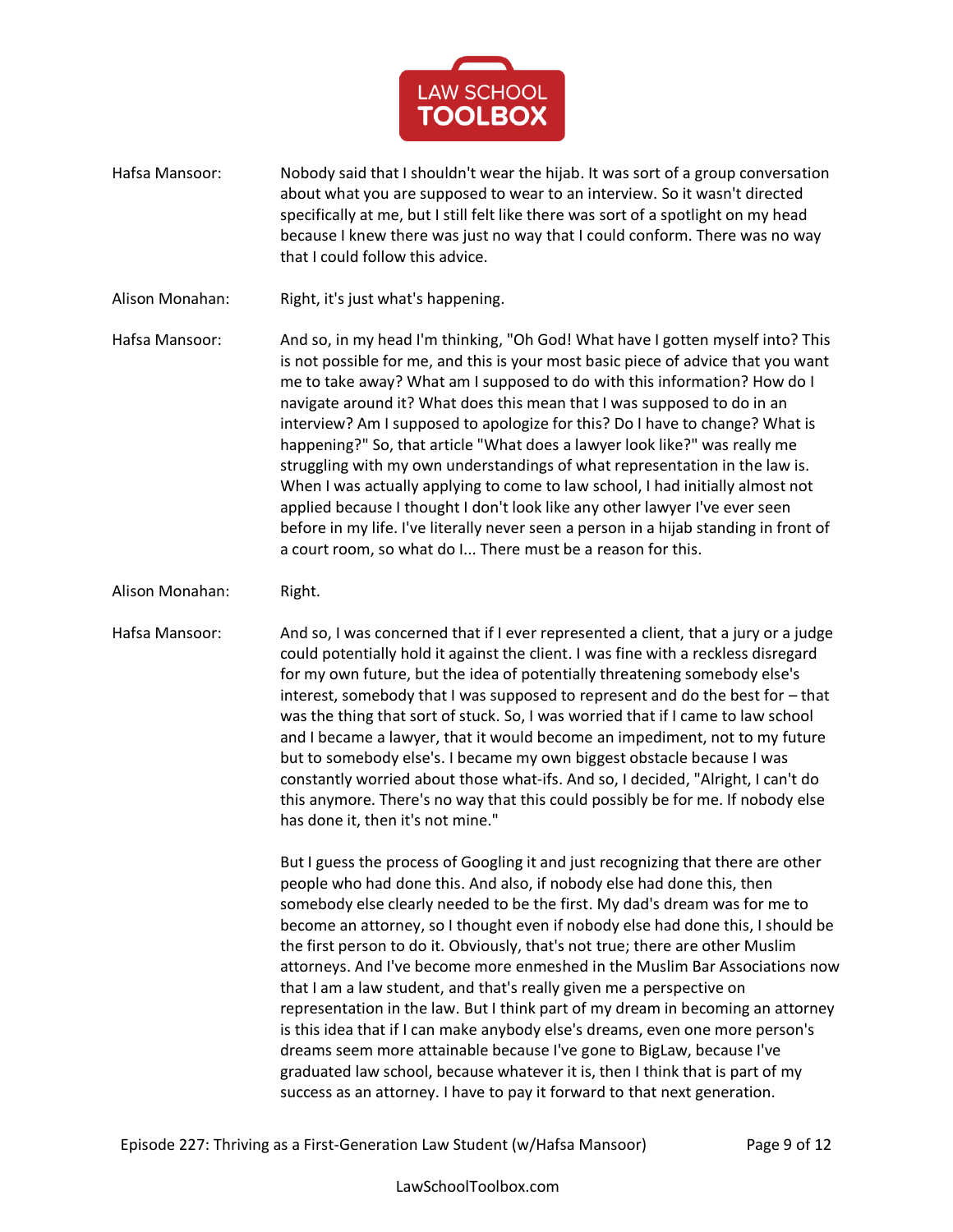

- Alison Monahan: Well, let's turn it around a little bit before we run out of time, because a lot of the stuff that we've talked about is challenging both on a personal and professional level. What kind of practical tools do you turn to when it all just seems a bit much to deal with? Do you have any self-care favorites that you can share with us?
- Hafsa Mansoor: First of all, never neglect sleep. Sleep is probably one with my favorite things in the world and it is incredibly necessary to succeed as a law student. Get your full eight hours to the amount that you are capable of doing while navigating a fullcourse load. But the other thing is just, it's okay to treat yourself like a five-yearold. One of my other favorite things is just ice cream, and it's totally okay for me to tell myself if I finish reading Crim Pro without throwing the book across the room, then I get to have some ice cream.
- Alison Monahan: I'm glad I'm not the only one who...
- Hafsa Mansoor: And then I guess the third thing is just, don't lose contact with who you were before law school. If you were a dancer or a singer or you painted, keep doing those things. Don't lose contact with your non-legal friends just because your schedules don't line up anymore. Make sure that you're still in contact with your family. Just stay close and true and authentic to yourself as much as you can while you're going through law school. Don't think that you have to change who you are to become an attorney, because who you are is important and valid, and is part of the reason that you're going to become a successful attorney, not in spite of it.
- Alison Monahan: And if people would like to find out more about FirstGenJD, about what you guys do, what resources you have, let's just tell them again where they can look.
- Hafsa Mansoor: We are at FirstGenJD.com.
- Alison Monahan: Great. And that is basically a blog, you have a variety of contributors. Tell us a little bit more about what's available on the site.
- Hafsa Mansoor: We have four buckets of information the academics piece, and then we have the career advice and the professionalism that I was talking about earlier – one being how to navigate a white-collar environment, and the other being specifically career advice around the law. And then we have that personal component that's talking about anxiety, that's talking about diversity and what it means to actually feel like you're an attorney. And we also have profiles on successful first-generation attorneys, so that we can see ourselves more as successful attorneys.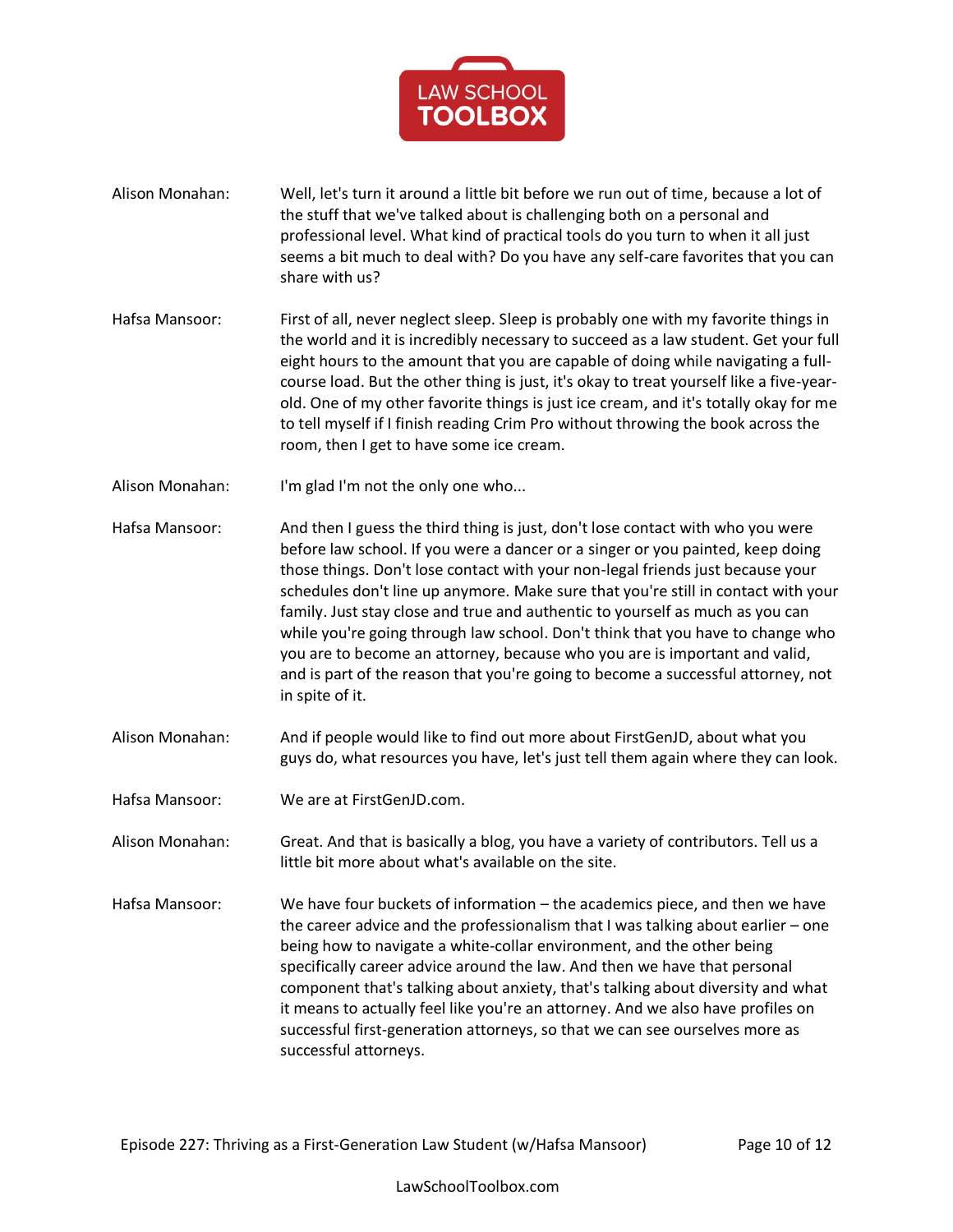

- Alison Monahan: Great. Do you think this will continue after you guys have graduated? What's the plan?
- Hafsa Mansoor: We're working on building up some more articles and trying to get more contributors to work on the site, so that we do have that network with people. And we're also always interested in getting more points of view and more perspectives on the site. We're hoping that it continues once we graduate. I know that our schedules will be busy though, so hopefully it'll keep going but we'll see what that looks like.
- Alison Monahan: Either way, it's an amazing resource. I was very impressed, particularly, with the [article](https://firstgenjd.com/2019/04/29/etiquette-101-divisive-social-rules-that-cause-anxiety/) I looked at on navigating a fancy table. It had pictures, it was very impressive. If you're not sure which fork to use, I actually learned some things. So definitely, that was one of the better articles that I've ever seen on that topic, and I think I've even written some. So, it was very impressive.
- Hafsa Mansoor: Thanks to the other fabulous ladies who work on the site. Melissa wrote that and it's incredible. We also have lots of amazing stuff from Mai, who is herself an immigrant who came to this country. Tatiana also is a first-generation lawyer and has written some amazing pieces about how to get involved in law school. So please, just check out all of the amazing work.
- Alison Monahan: Yeah, I think the entire site is actually really fantastic, so highly recommend that people go there. Well, thank you so much for joining us. Any final thoughts you want to share with people before we wrap up?
- Hafsa Mansoor: If I could speak to every first-generation law student and just say one thing, I would say that there are two things that you can never forget. First of all, you're not alone. If you are facing a challenge in your law school path, you're not the first person who has experienced it and you're not the only person who's worried about it right now. And secondly, you belong here. Just because you're facing an obstacle doesn't mean that you're not supposed to be in law school, and a bump in the road doesn't mean that this whole thing isn't for you. You're going to be an amazing attorney, and these struggles will only make you more resilient. So please, keep going and please believe in yourself, because this is exactly very supposed to be.
- Alison Monahan: Awesome. Well, on that note, very uplifting. Thank you very much for joining us.
- Hafsa Mansoor: Thank you so much for having me again. I really appreciate it.
- Alison Monahan: Oh, my pleasure. With that, unfortunately, we're out of time. If you enjoyed this episode of The Law School Toolbox podcast, please take a second to leave a review or rating on your favorite listening app, because we'd really appreciate it. And be sure to subscribe so you don't miss anything. If you have any questions